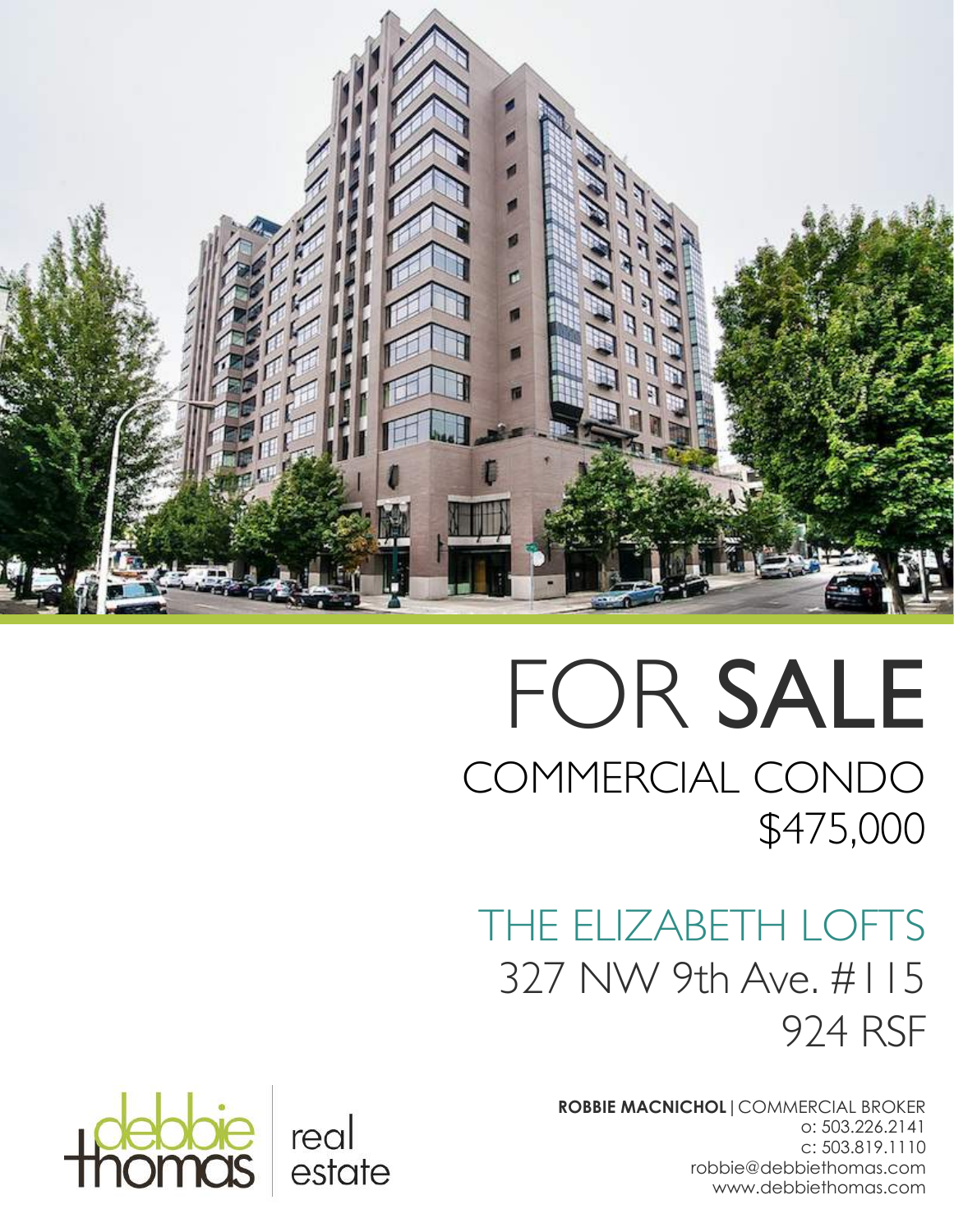



- 924 square feet
- Open floor plan
- ADA restroom
- Below 182 residential condo units
- Located on "Gallery Row" in Pearl District
- Desired uses: retail
- Building constructed in 2005
- Commercial condo on ground floor
- Building constructed in 2005
- Heavy foot traffic
- Street frontage windows
- Onsite concierge service
- ired uses: retail and the condomination of the Might security
	- Monthly HOA dues: \$326.90
	- 2018/2019 property taxes: \$7,909.20

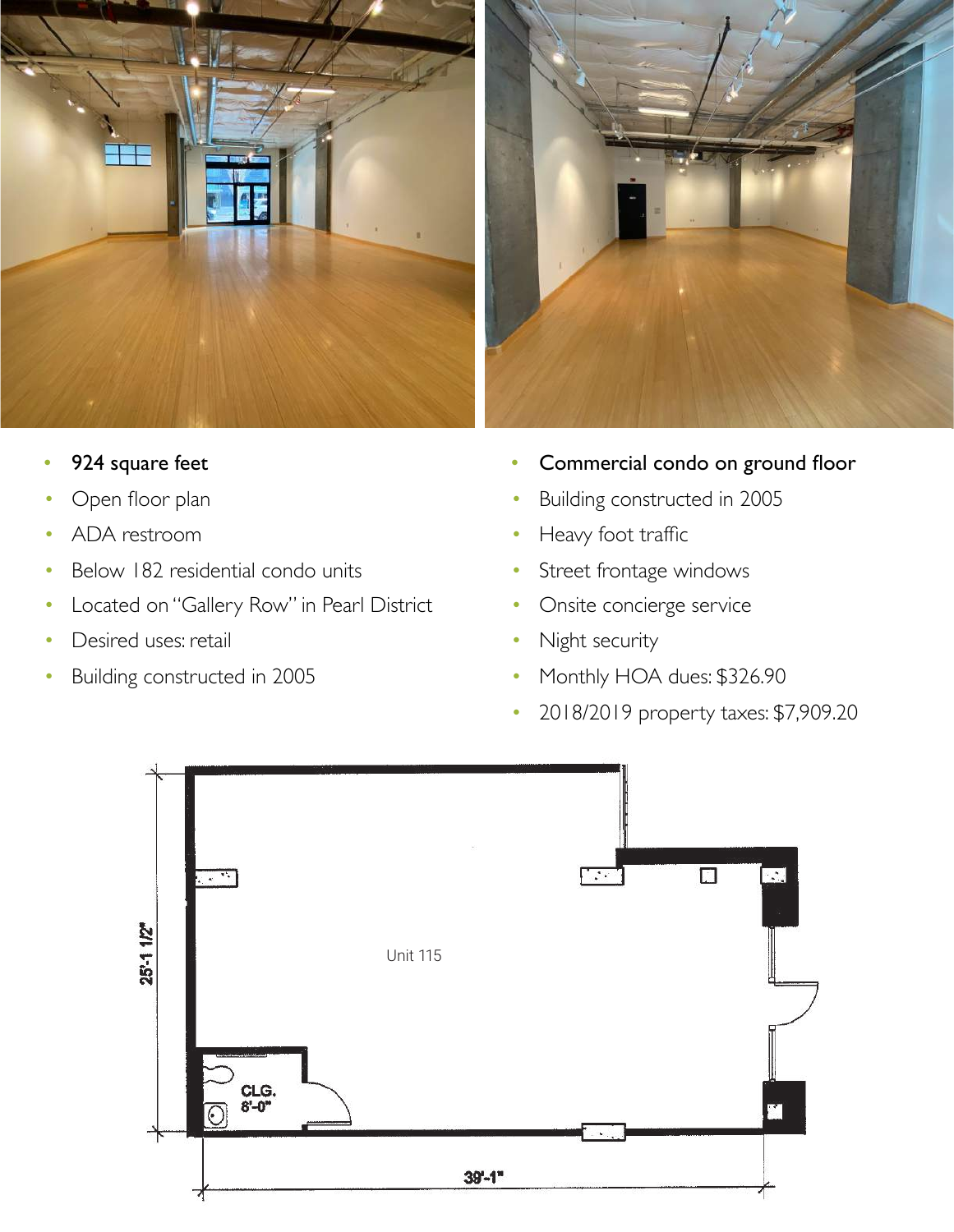## **EXPLORE THE PEARL DISTRICT**

Isabel Nuvrei Prasad Deschutes Brewery Caffe Umbria Bluehour TILT Oven and Shaker Bowery Bagels Andina 10 Barrel Brewing

## **EAT SHOP PLAY**

Blick Art Materials North Face Lululemon West Elm Powell's City of Books Nau Free People Sur La Table TOMS Hanna Andersson Thelonious Wines

Portland Center Stage North Park Blocks Art in the Pearl YoYoYogi Firebrand Sports Sanctuary Club Labyrinth Escape Games The Bar Method 24 Hour Fitness Living Room Theaters Potluck in the Park



## **DEMOGRAPHICS**